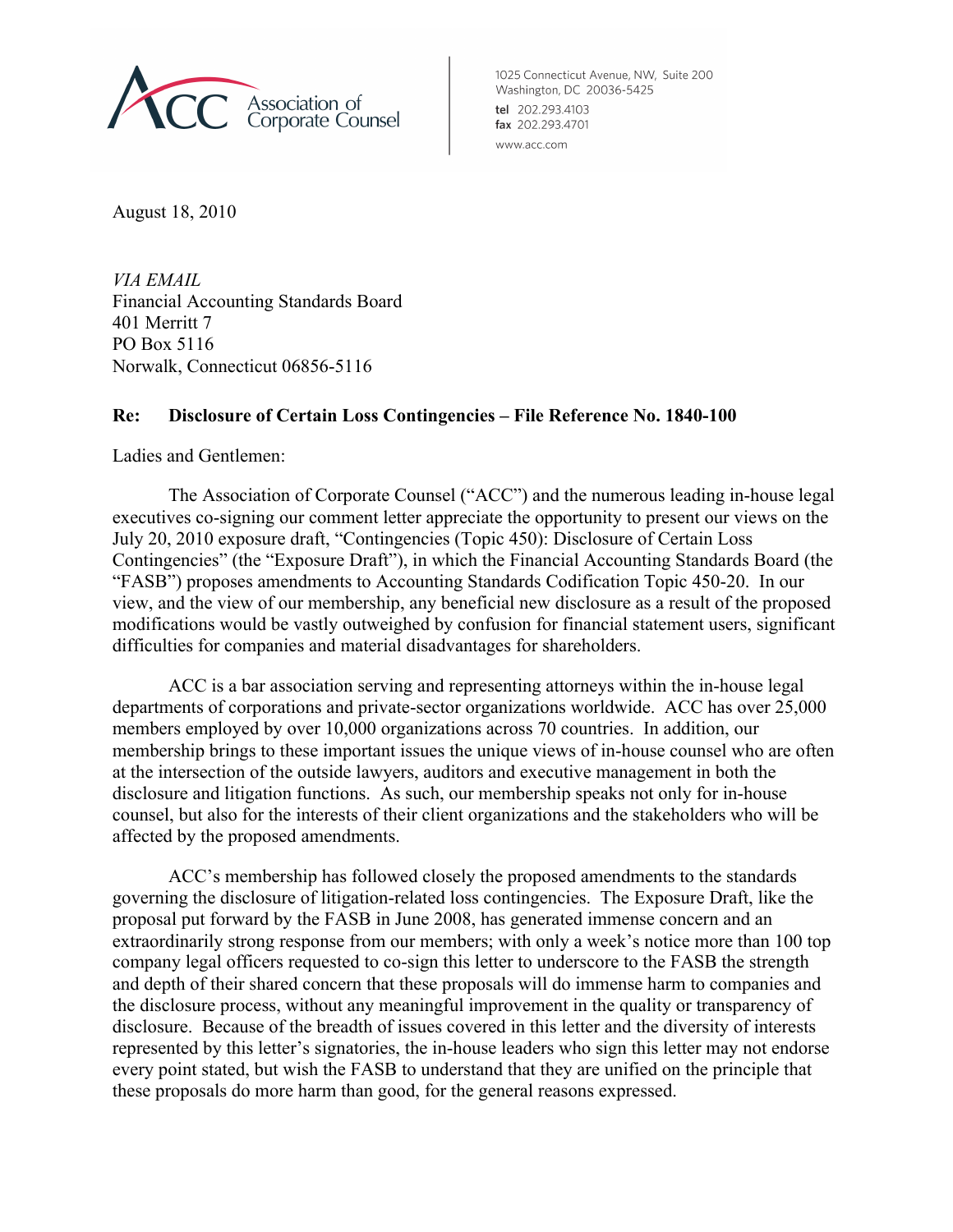#### **EXECUTIVE SUMMARY**

The ACC believes that the Exposure Draft includes several important improvements from the June 2008 proposal, and we commend the FASB for its efforts in addressing some of our concerns expressed about the earlier proposal. Notwithstanding this progress, we still have significant concerns about certain aspects of the proposals in the Exposure Draft and believe that as a whole the Exposure Draft fails the key test for a change in standards as any foreseeable benefit from the proposal is far outweighed by the substantial problems that the proposal would create for public companies, their shareholders and financial statement users. In particular, we have serious concerns about the proposed requirement for disclosure of amounts accrued for individual loss contingencies and for disclosure of information about such accruals in a tabular reconciliation. We believe these requirements would harm shareholder and company interests as they would limit the ability to obtain shareholder-favorable settlements of litigation matters, otherwise hamper litigation strategy and potentially fuel additional litigation. We also are concerned that these accrual-related disclosure requirements could generate new tension surrounding issues of attorney-client privilege and work-product protections. The Exposure Draft also calls for enhanced disclosure of various information – disclosure of certain remote contingencies, amount of damages claimed, and insurance information – that has the potential to mislead financial statement users, on the one hand, and cause prejudicial impacts on litigation positions to the detriment of company and shareholder interests, on the other. For these reasons, we strongly encourage the FASB to withdraw the current draft proposal and reconsider its approach to modifying the accounting standards for loss contingencies, including as described below.

**\* \* \***

The proposal requests comments on whether the proposed modifications to the accounting standards for loss contingencies are "operational." ACC believes that the proposal presents a number of significant operational challenges and therefore urges the FASB to withdraw the current draft proposal and reconsider its approach to the proposed modifications.

## *I. The Proposed Requirements for Disclosure of Accrual Amounts Would Harm Company and Shareholder Interests in Litigation and Could Create Tension Surrounding Attorney-Client Privilege and Work-Product Protection Issues.*

*Disclosure About Accrual Amounts Would Be Highly Prejudicial –* Proposed paragraph 450-20-50-1F.e.2 and the tabular reconciliation proposed under paragraph 450-20-50-1F.g of the Exposure Draft each require certain disclosures about the amount of accruals for loss contingencies. Under the current standard, a company must only disclose the individual amount accrued for a probable loss contingency if "necessary for the financial statements not to be misleading." Requiring disclosure of individual amounts accrued for each loss contingency that is probable, even where there is no suggestion that the disclosure of such information is needed to make the financial statements not misleading, would be highly prejudicial and present a severe impediment to a company defendant's ability to achieve settlement results that are beneficial to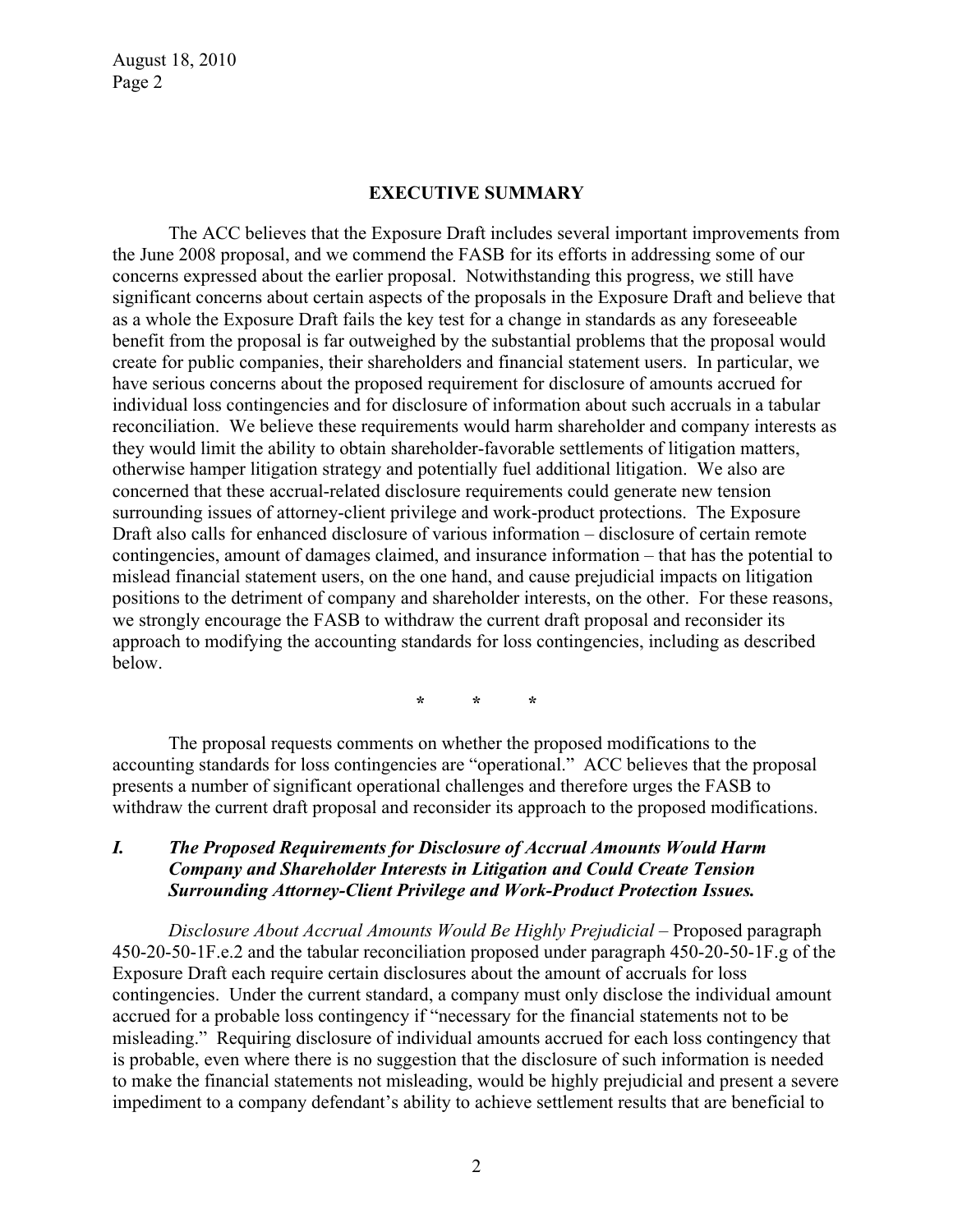<u>.</u>

investors as the disclosure will create a floor for settlement discussions.<sup>1</sup> Once a company has disclosed the specific amount accrued for a litigation contingency, no plaintiff would rationally settle for a lower amount, because the company itself has valued the claim at the accrued value. Indeed, it is even foreseeable that disclosure will not be the floor for settlement, but rather the escalator, as plaintiffs inevitably will seek to extract incremental amounts above the floor. This consequence leads to a separate concern about whether a company can reliably estimate an accrual if it has to disclose such amount; the mere act of disclosure might trigger a higher settlement demand, and with that, a corresponding risk that the initial amount disclosed would be viewed as misleading. This "observer effect" in which the process of evaluation itself impacts or determines the event observed, is neither desirable as a matter of disclosure policy nor beneficial to the company or its shareholders. In any event, once disclosure of an accrual amount is made, such disclosure will reduce the ability of company defendants, absent unusual circumstances, to present credible arguments in settlement discussions that there are substantial weaknesses in a plaintiff's case. "Probable" does not mean "certain," and company defendants should not be required, more than is necessary to make their disclosure not misleading, to concede the settlement amount at the point in time when it becomes probable that it will occur.

The proposed requirements for period-over-period reassessments of qualitative disclosures and for tabular reconciliations also would disadvantage defendant corporations in litigation disputes and loss contingencies involving regulatory matters. Ongoing adjustments in these disclosures would provide a window into management's evolving view of the matter and provide plaintiffs' attorneys with a road map of the company's litigation strategy. These disclosures may even serve to deter settlement generally, hardening the posture of companies that have now committed publicly and potentially revealing when optimism about a case has diminished, for example through an accrual increase or revised qualitative disclosure. In addition, in relation to loss contingencies involving regulatory matters, we are concerned that the enhanced disclosure requirements could provide a roadmap for private litigants about such regulatory matters. Finally, we are concerned that disclosure about accrual amounts, either individually or through the tabular reconciliation proposal, could create a separate potential basis for liability to the extent the disclosure about such amounts when made is later perceived to be in error with the benefit of 20/20 hindsight.

*Aggregation, As Proposed, Does Not Cure the Problem –* Although paragraph 450-20- 55-1A provides that certain classes of contingencies may be aggregated for disclosure purposes, we do not believe this provision in the Exposure Draft adequately addresses the difficulties

 $1$  Our concerns about disclosure of accrual amounts also are exacerbated by the apparent ambiguity as to whether the disclosures required under paragraphs 450-20-50-1F.e.2 and 450-20-50-1F.g are required only if material, individually or in the aggregate, or if all contingencies are subject to the proposal. If the FASB decides to proceed with its proposal, we urge the FASB to clarify, at a minimum, that the final guidance is not applicable to individually immaterial loss contingencies, unless a class of such contingencies is material in the aggregate.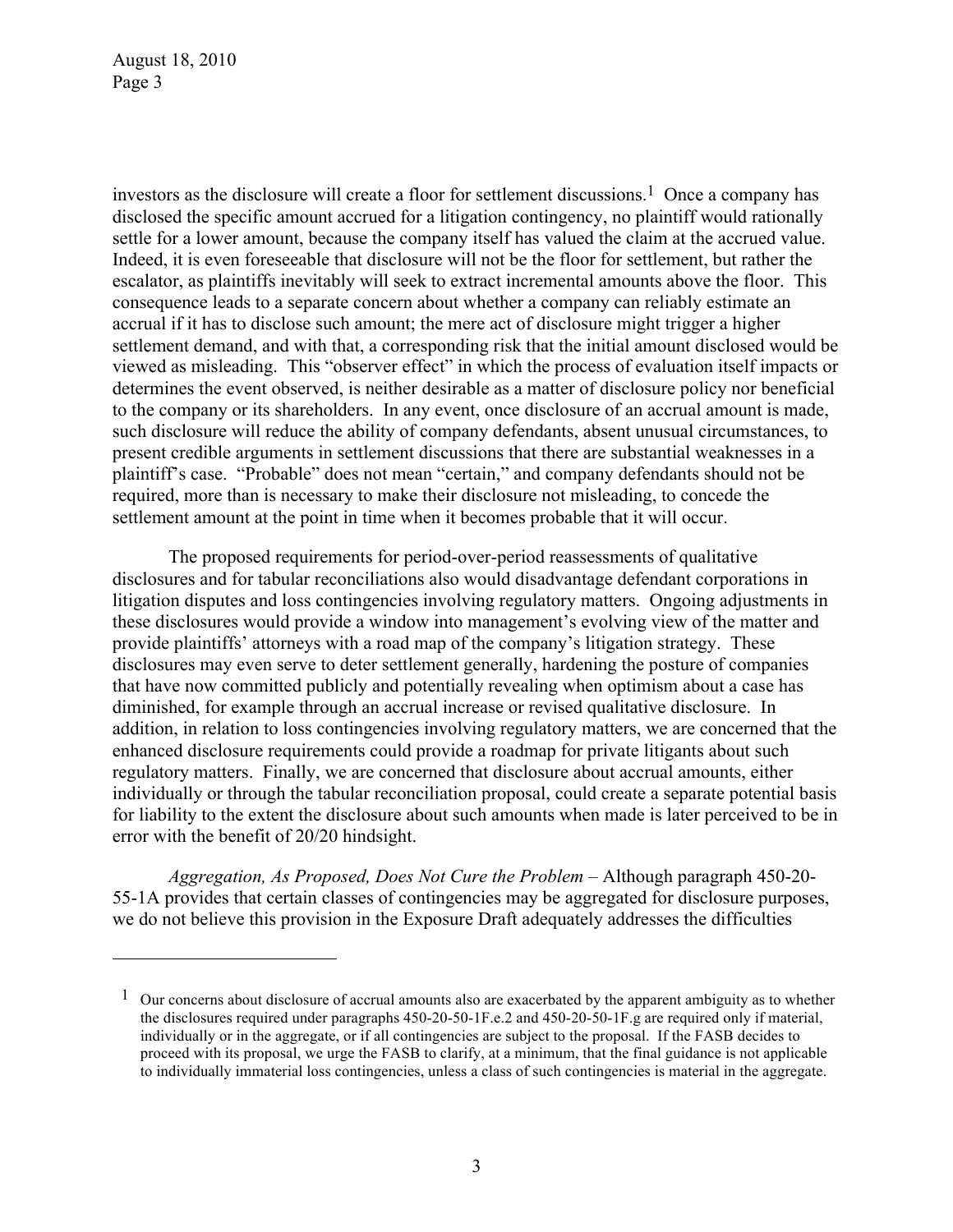resulting from the proposed requirements to disclose accrual amounts. For example, if one or more cases have a far greater potential impact than others, then aggregation would not provide the intended shield because the more significant case or cases would dominate the aggregated group and the corresponding disclosure about changes related to a particular matter likely would provide the necessary clues for any reader as to which matter or matters caused the increase or decrease reflected in the reconciliation. In addition, some companies may have comparatively few litigation matters; may not be able to aggregate certain matters; or may have aggregated classes that contain only a few cases. And, even if the concept of aggregation could in theory provide some protection from the disclosure concerns, the guidance presented in the Exposure Draft seems to suggest that aggregation may be appropriate only in a narrow set of circumstances, thereby limiting its intended benefit. These limits on the ability to aggregate contingencies, at least under the proposed guidance, increase the risk that particularly large changes in accruals for contingent liabilities would stand out in the reconciliation table and could be used as levers in settlement negotiations.

*Privilege and Work-Product Protection Concerns –* Separate and apart from these significant practical concerns, we also are concerned that the operation of the disclosure requirements about accrual amounts could cause tension in relation to the fundamental protections of attorney-client privilege and the attorney work-product doctrine. The attorneyclient privilege is the oldest privilege recognized at common law. The purpose of the privilege "is to encourage full and frank communication between attorneys and their clients and thereby promote broader public interests in the observance of law and administration of justice. The privilege recognizes that sound legal advice or advocacy serves public ends . . . ." *Upjohn Co. v. United States*, 449 U.S. 383, 389 (1981). Of nearly equal importance, particularly to the inhouse lawyer, is the work-product immunity that protects from adversaries counsel's analysis and mental impressions of litigation and potential litigation. *Hickman v. Taylor*, 329 U.S. 495 (1947).

As an initial matter, we applaud the FASB's recognition in the Exposure Draft that the enhanced disclosure requirements are not intended to lead to waivers of protected information under either of these key protections. Nevertheless, we are still concerned that, notwithstanding this recognition, the protections inevitably will be threatened by the proposed disclosures about accrual amounts. On the one hand, if issuers adhere to the guidance in the Exposure Draft and refrain from disclosing any information that is privileged or subject to attorney work-product protection, then disclosures about accruals likely would be based on very limited information, without the benefit of in-house and outside counsels' analyses of the risks and exposure. Disclosures based on such limited information not only would be laden with necessary disclaimers but also would not fulfill the goals of the Exposure Draft. Financial statement users would be disserved by such disclosures. On the other hand, the accrual disclosures and related information auditors may seek as part of the audit process in order to audit the accrual amounts or range of loss for each individual contingency could raise the risk that a court later will deem that these disclosures or communications constitute a waiver of privilege or work-product protection. Thus, the disclosure of accrual amounts for each litigation contingency that is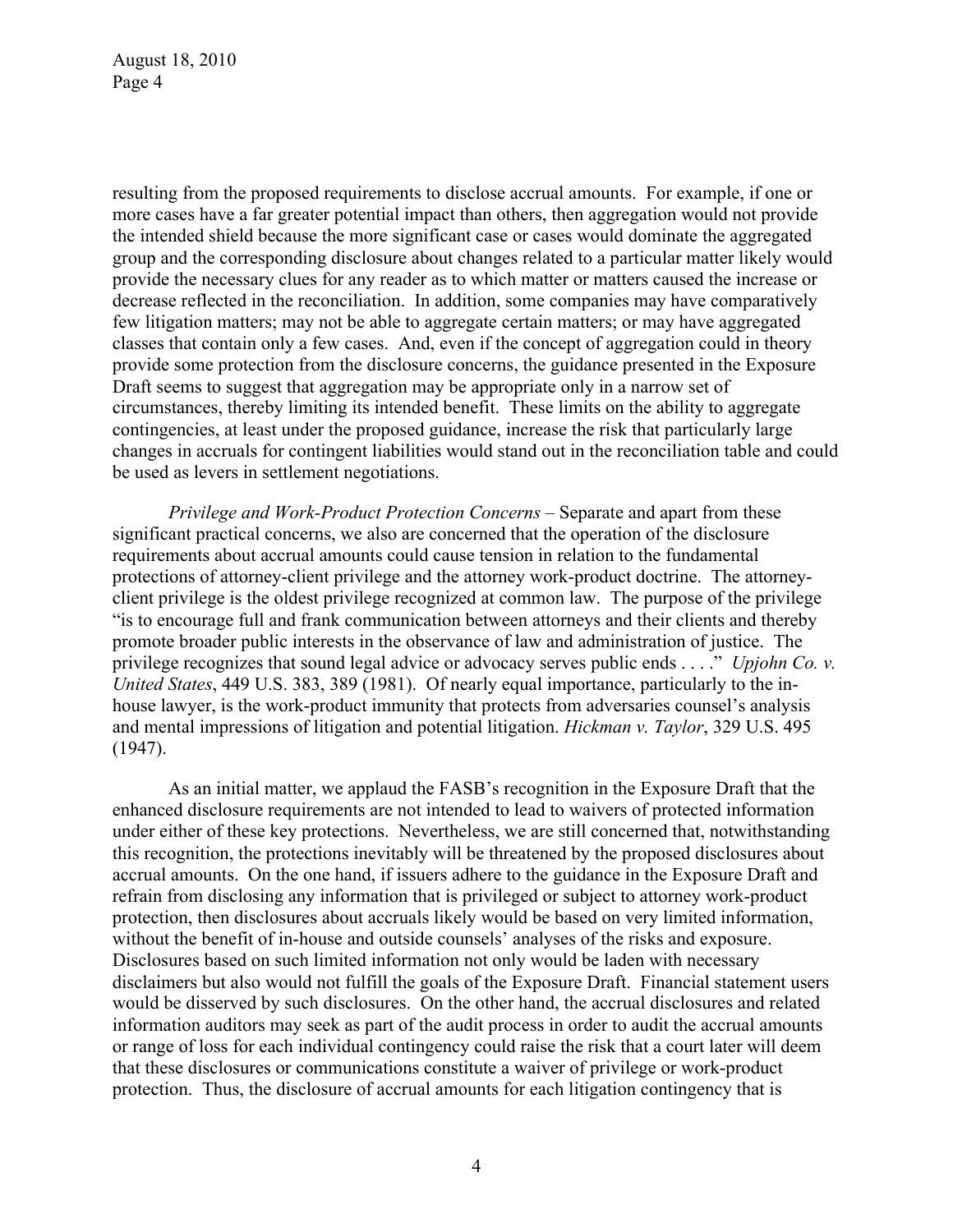probable and the related tabular reconciliations of such amounts present a realistic risk that privilege and work-product protections that form the bases for such information could be lost.

The tension resulting from concerns about waivers of privilege or work-product protection could have a number of harmful effects on key relationships. The proposed disclosures, particularly relating to accruals, could deter management from fully engaging with counsel on sensitive litigation matters to avoid risks of waiver, real or perceived, that the lawyer's involvement would create. The proposal thus could have the unintended consequence of chilling full and frank discussions between companies and their counsel (in-house and external), to the detriment of the company client. In addition, the proposal would complicate the relationship between companies and their outside auditors. If the auditors need to evaluate the legal analysis underlying a given disclosure, even if such analysis itself is not disclosed, this could increase the likelihood of a court determining that a waiver of privilege has occurred. The recent case *U.S. v. Textron, Inc.*, 577 F.3d 21 (1st Cir. 2009) (finding that tax accrual materials prepared by in-house lawyers primarily in order to obtain a final audit opinion would not be afforded work-product protection, even though the materials assessed litigation risk) presents in stark relief the serious dangers raised by the accrual-related disclosures in the Exposure Draft. Although we appreciate that the FASB's goal in pursuing its proposal is not to jeopardize these fundamental protections, we still have significant concerns that the accrual-related disclosures, if adopted as proposed, could lead to an outcome where plaintiffs' lawyers eventually are able to arm themselves with the thoughts and impressions of company counsel—a plainly unacceptable outcome that actually substantially injures the company and its shareholders.

For these reasons, we strongly urge the FASB to modify its final guidance to require disclosure of accrual amounts only "if necessary for the financial statements not to be misleading," as under the current standard, and to remove the requirement for disclosure of accrual amounts in the tabular reconciliation.

## *II. The Proposed Disclosures Would Mislead Financial Statement Users and Drive Litigation Outcomes to the Detriment of Companies and Their Shareholders.*

The proposal contains numerous enhanced disclosure obligations that depart in significant respects from the existing disclosure standards for loss contingencies. Among other potential negative consequences, some of these new requirements could mislead financial statement users, embolden plaintiffs' attorneys and shape litigation outcomes to the detriment of financial statement preparers and their shareholders. Significantly, and as discussed above, we believe the cumulative impact of the proposed enhanced disclosure requirements would create an imbalance between the desire for disclosure and the desire for parties to settle disputes and, as such, will have a detrimental effect on litigation for companies. As with the proposal for disclosure of accrual amounts, we are concerned that plaintiffs' attorneys will use the disclosures as a roadmap for litigation, armed with increased knowledge about what to ask for, how and when. And if the disclosures prove wrong, companies could be subject to additional liability exposure by virtue of these new requirements. In short, any marginal value to financial statement users of the proposed disclosure requirements as compared to the substantial risk of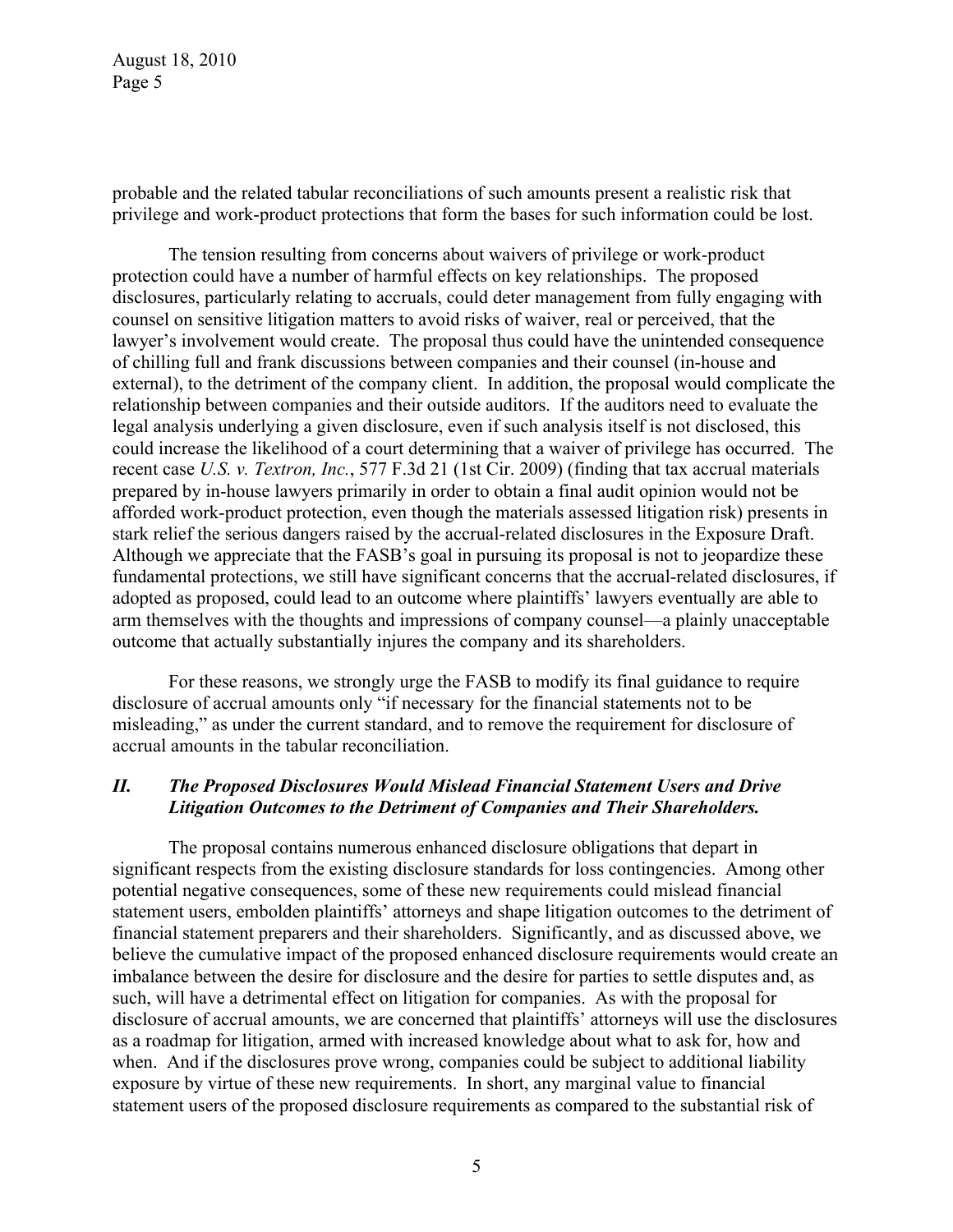<u>.</u>

prejudice to companies that flows from having to provide this new information to plaintiffs' lawyers every quarter weighs against proceeding with these enhanced disclosure requirements and, in particular, those discussed below.

*Disclosure About Remote Contingencies* – The FASB's proposal to disclose information about remote contingencies that are potentially severe risks confusing longstanding concepts of materiality by requiring disclosure of information that a reasonable investor would likely find immaterial. Contrary to the principles espoused in *Basic Inc. v. Levinson*, 485 U.S. 224 (1988), the proposed standard fails to recognize the importance of balancing the probability of an event against the magnitude of the event. This principle is significant because it helps to ensure that financial statement users are presented with meaningful disclosures and are not misled or confused by extensive reporting of less important information. Without giving regard to this principle, the proposal suggests that any remote contingency having a "potentially severe impact" may require disclosure, even if the likelihood of an unfavorable outcome is vanishingly small. Although we appreciate the interest in alerting financial statement users to risks of potentially severe occurrences, it would be imprudent to supplant the securities law standard of materiality, which requires consideration of both probability and magnitude in making disclosure judgments. Thus, we believe that the FASB's proposed standard would create confusion, as remote contingencies generally would not be considered important by a reasonable investor.2

The admonition that companies "will need to exercise judgment" in determining whether disclosures of remote contingencies would be required and the non-exhaustive litany of factors to be considered (not including the probability of occurrence) does not provide adequate guidance and would do little to help ensure that only material information is disclosed. More specifically, in exercising their "judgment," the Exposure Draft suggests that companies should take into account the potential impact on the entity's operations, the cost to the entity of defending its contentions and the amount of efforts and resources management may need to devote to resolve the contingency. The amount of damages claimed also is identified as a factor to be considered in making the judgment. This suggestion could encourage plaintiffs to inflate the amount of damages claimed in an effort to force disclosure, even if they assume that the likelihood of success is remote. The inexactness of this standard, coupled with the concern that plaintiffs may simply inflate their damages claims to extract disclosure, could result in disclosure that is little more than guesswork.

<sup>2</sup> Although companies are afforded a safe harbor from liability for certain forward-looking statements under the Private Securities Litigation Reform Act of 1995, information contained in the financial statements and notes thereto is excluded from the safe harbor. This approach has traditionally made sense given that the financial statements and notes thereto focus on historical information. Because the FASB's proposed disclosures with respect to remote contingencies, as well as the proposal to disclose "other nonprivileged information that would be relevant to financial statement users to enable them to understand the potential magnitude of the possible loss," invite forward-looking and speculative disclosures, we are concerned that these disclosures, if adopted as proposed, could provide another avenue for possible litigation against companies.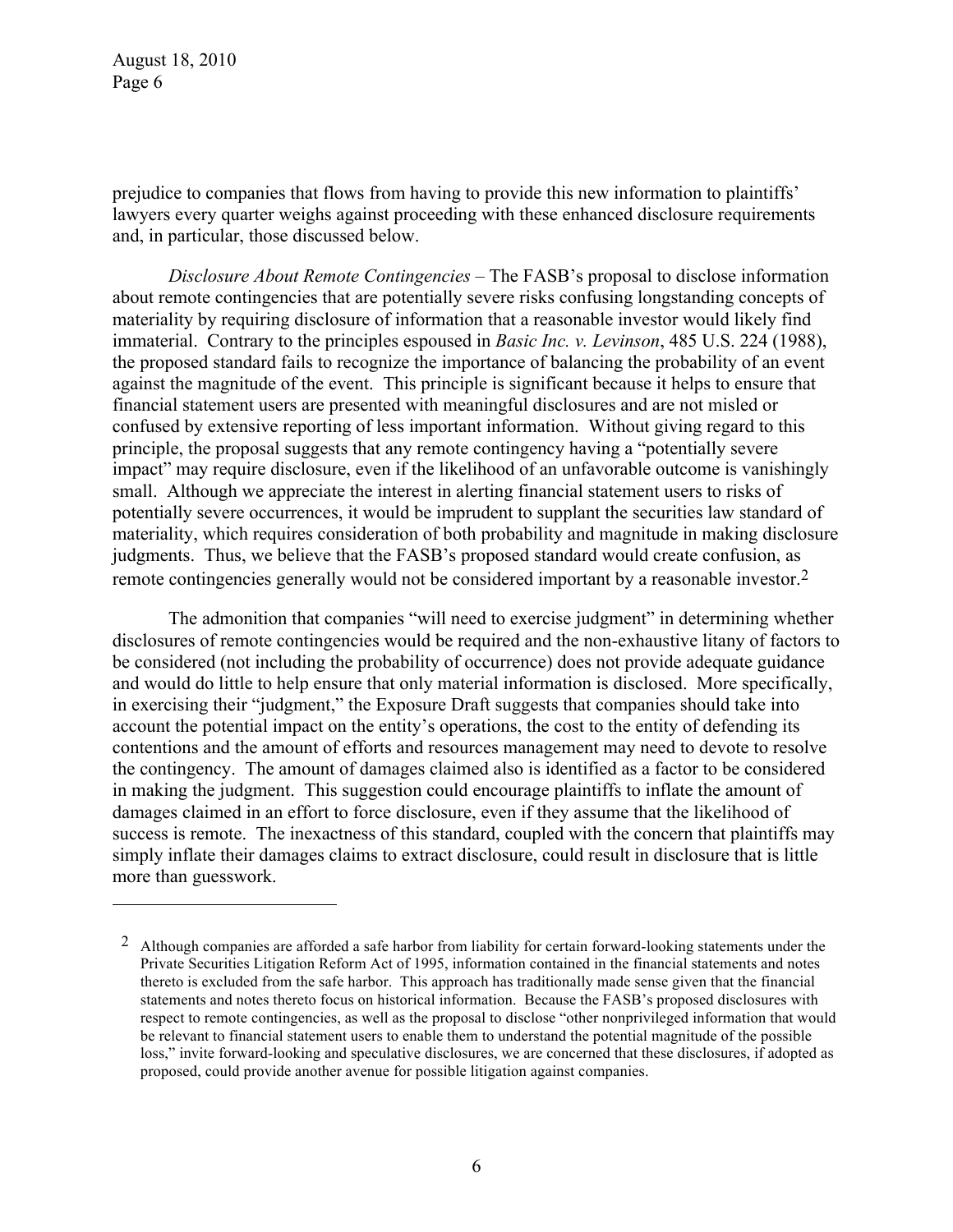1

To address these concerns, ACC strongly urges that, if the FASB moves forward with its standard-setting project, the final guidance should remove paragraph 450-20-50-1D and make clear that disclosures related to remote loss contingencies are not required. At a minimum, ACC requests that disclosures of remote contingencies be limited to those with a potential severe impact "in the near term," as reflected in the FASB's June 2008 proposal.

*Disclosure About Amount of Damages Claimed –* Paragraphs 450-20-50-1F.b, .e.1 and .f.1 would require companies to disclose "the amount of damages claimed by the plaintiff." In the U.S. system of notice-style pleading and discovery, the amount claimed frequently bears little relation to the dispute's facts and provides no reliable indication of the suit's likely outcome.3 The amount asserted is not determined by a neutral party, but rather an advocate, and the magnitude asserted can be driven by numerous extraneous factors, including intent to intimidate and induce settlement, to gain public attention or to extract some other tactical advantage. The amount asserted literally holds no meaningful value for financial statement users. Indeed, the required inclusion of inflated damage claims likely would mislead investors concerning any real exposure to the reporting company, particularly early in a dispute when there is little additional information upon which to evaluate the contingency. And yet, requiring disclosure of this untested amount would enable plaintiffs' attorneys to apply increased pressure on corporate defendants, as issuers would be forced to include amounts claimed, no matter how outlandish, in their financial statements, as long as the disclosure threshold for the contingency has been met. Particularly enterprising plaintiffs' attorneys may file claims right before the end of a quarter in an effort to make a defendant scramble to provide adequate disclosure in the next Form 10-Q, before the defendant has adequate time to assess all of the parameters called for by the Exposure Draft.

Similarly, the proposed requirement that issuers disclose the amount of damages indicated by expert witness testimony would generate problems. It would be haphazard and unhelpful to financial statement users to require companies to disclose amounts cited in expert testimony sponsored by plaintiffs or defendants (or even both, which are, of course, virtually always in conflict). Misleading disclosures could result, for example, from a trial in which the plaintiff's experts testify in one quarter and the defendant's experts take the stand in the next quarter (not an unusual situation), perhaps even with plaintiff's rebuttal case, including additional expert testimony, falling in yet another subsequent quarter. Changing the disclosure in consecutive periods as the expert testimony was given would be unhelpful and potentially quite confusing to financial statement users, many of whom will be unable to decipher the meaning of these shifting numbers.

 $3\;\;\text{We note that in some just directions, the complaint is not routinely part of the public record and therefore the$ damage amount claimed may not be viewed as publicly available. In these situations, it is not clear under paragraph 450-20-50-1F.b of the Exposure Draft whether the damages information would have to be disclosed.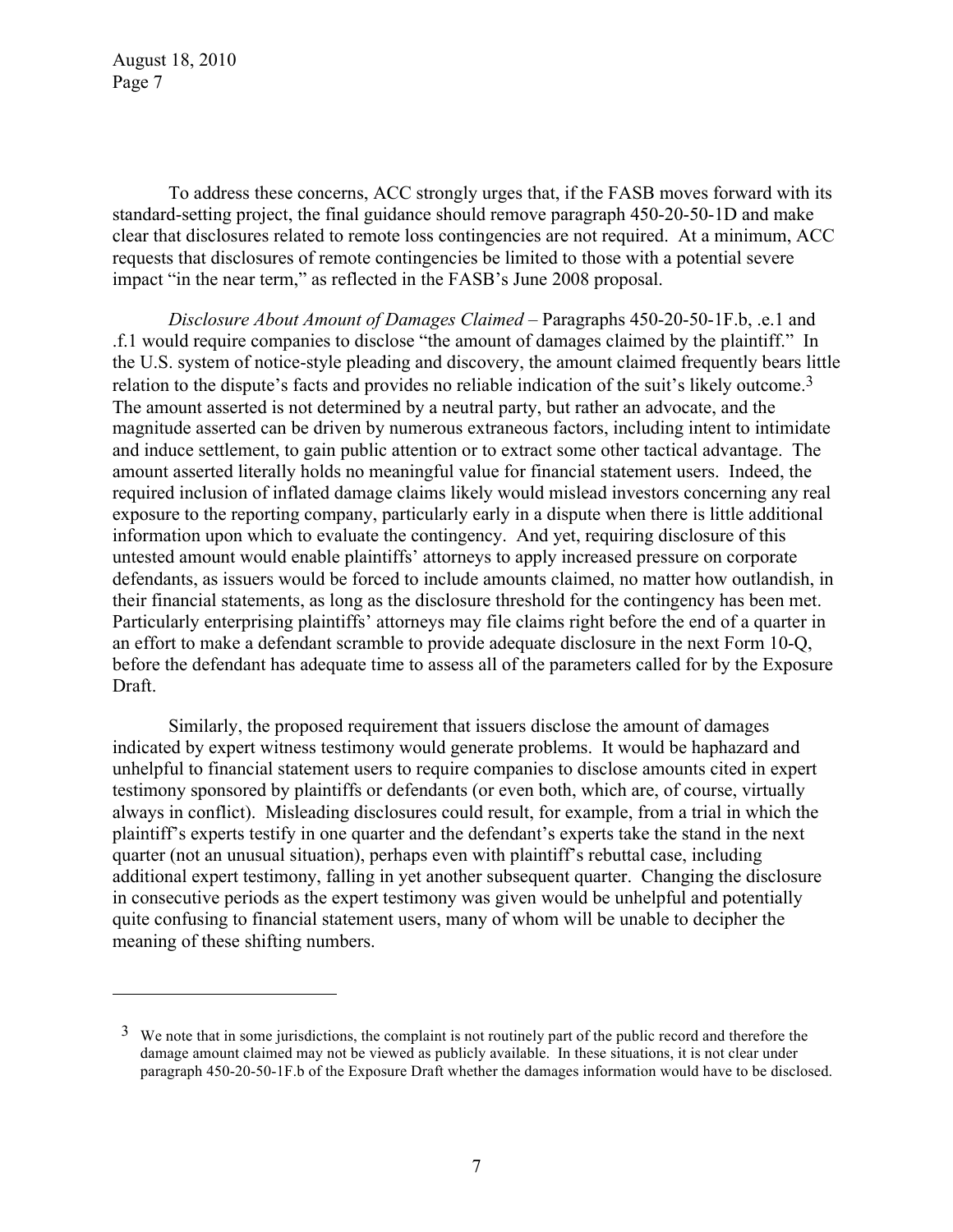For these reasons, if the FASB moves forward with its standard-setting project, we encourage the FASB to remove from the final guidance any requirement that the company disclose the amount of damages claimed by the plaintiff or by the plaintiff's expert.

*Disclosures About Insurance and Other Recoveries –* The proposal also requires that preparers disclose information about possible recoveries from insurance and other sources for all litigation contingencies that are at least reasonably possible, to the extent that such information is discoverable. Although the value of this information to financial statement users is unclear, the proposed disclosure of this information would prove harmful to companies and shareholders. Determinations as to whether information is discoverable are made by courts rather than by the parties to litigation themselves. When a court has not yet made such a determination, forcing a company to decide whether information about recoveries is discoverable may disrupt this role of the courts and unfairly influence the course of a litigation matter to the detriment of the company. For example, a court may find the existence of disclosure relevant to whether insurance information is admissible during the course of litigation. In addition, even if discoverable, insurance information often is subject to confidentiality protections once it is provided to plaintiffs. This procedure is premised on the simple fact that disclosure of sensitive information about insurance coverage could lead plaintiffs' attorneys to parse the insurance coverage information for their benefit in other litigation matters. Thus, the proposed disclosure requirement in the Exposure Draft could unfairly prejudice companies in unrelated litigation disputes by giving plaintiffs' attorneys valuable information about the company's liability coverage.

For these reasons, if the FASB moves forward with its standard-setting project, we urge the FASB to remove this disclosure requirement in its final guidance. At a minimum, we urge the FASB to clarify that disclosure is only required where insurance coverage information has actually been provided to plaintiffs without a confidentiality obligation, as disclosure should not be premised upon a prediction of whether a court would ultimately find the information discoverable.

### *III. An Exemption for the Disclosure of Prejudicial Information Is Needed.*

For the reasons expressed above, ACC strongly urges that the FASB reconsider its approach to the modifications of accounting standards for loss contingencies. If, however, the FASB elects to proceed with the proposal substantially in its current form, ACC requests that, as with its June 2008 proposal, the FASB include an explicit exemption for the disclosure of prejudicial information. Companies, and by extension their shareholders, could be seriously prejudiced in certain circumstances in a litigation dispute or regulatory matter by the disclosure of information required under the Exposure Draft, perhaps most notably the amount accrued for the contingency and the changes in the amount accrued as revealed through tabular reconciliation. ACC believes that an exemption for the disclosure of prejudicial information would be prudent and fair if the FASB determines to proceed with its current proposal.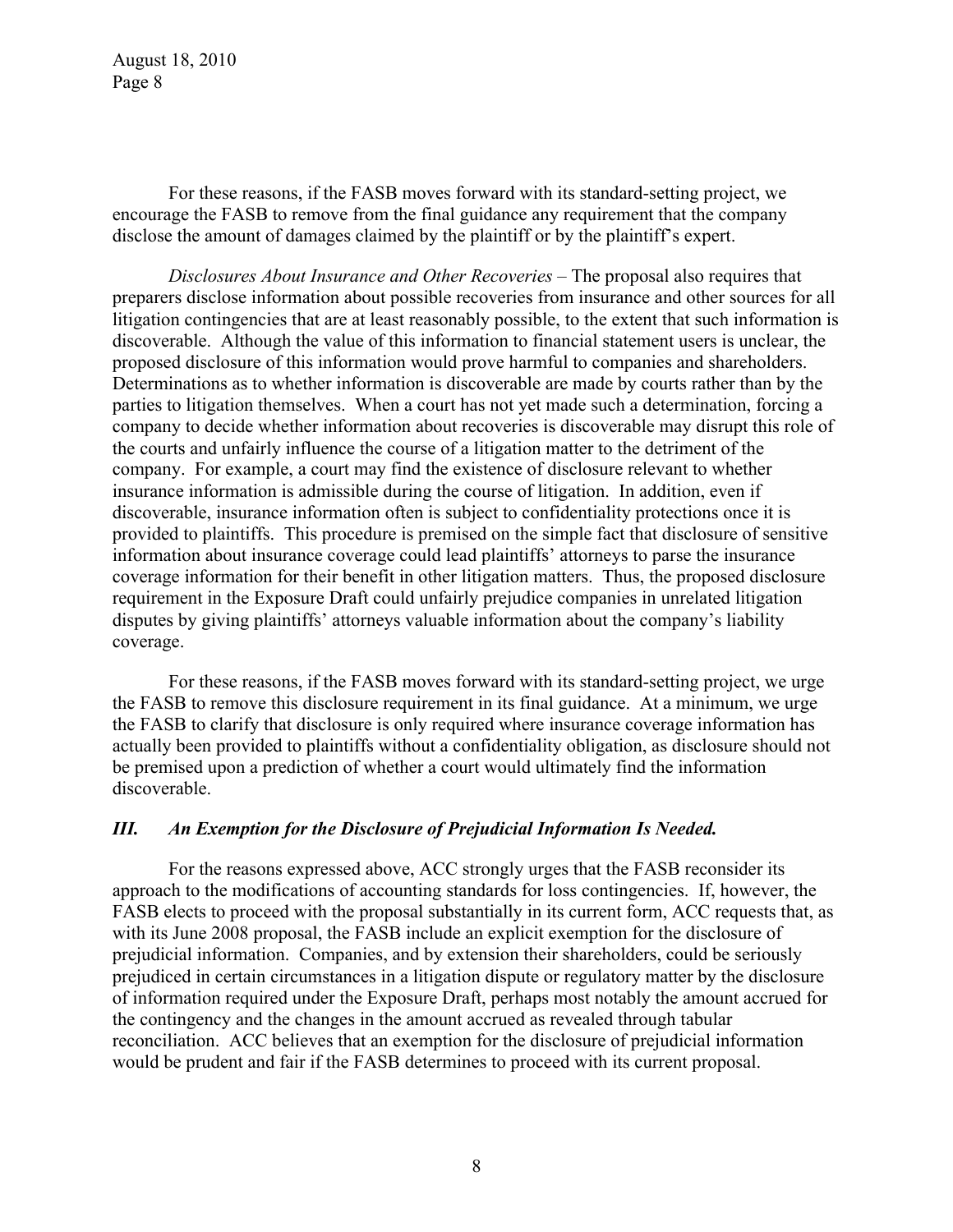### *IV. The Proposed Effective Date Is Not Workable for Public Companies.*

The proposal states that, for public companies, the new standards for disclosures of loss contingencies would be effective for fiscal years ending after December 15, 2010, and interim and annual periods in subsequent fiscal years. ACC strongly urges the FASB to reconsider this effective date for public companies given the significance and scope of the proposed changes.

Implementing the proposed requirements would entail significant effort, well beyond preparing the actual disclosures. Companies would need to survey all litigation and other loss contingencies and develop new disclosure control processes. Audit committees, management and outside auditors also will need time to evaluate the final guidance and discuss implementation issues that are particular to the company. And, once developed, audit committees and the outside auditor will need to spend adequate time assessing and, in the case of the auditor, auditing the information relevant to the disclosures. In addition, public companies' compliance resources already are burdened as new and separate regulatory initiatives, including those arising under the Dodd-Frank Wall Street Reform and Consumer Protection Act of 2010, are taking hold in the very near term.

In light of these considerations, if the FASB moves forward with its standard-setting project, ACC strongly recommends that the FASB shift the effective date for public companies so that it is effective for fiscal years ending after December 15, 2011, and interim and annual periods in subsequent fiscal years.

#### **CONCLUSION**

Because of the significant problems that the proposal would cause for companies, their shareholders and financial statement users and the lack of any significant benefit, we urge the FASB to refrain from proceeding with the proposed amendments in their current form.

The following in-house counsel co-sign this letter in support of these comments. Please recognize that given the breadth of issues covered in this letter and the diversity of interests represented by its signatories, the in-house counsel who have signed this letter may not agree with every point stated, but wish to convey that they share the general concerns expressed.

Submitted on behalf of the Association of Corporate Counsel (ACC):

Susan Hackett

Susan Hackett Senior Vice President and General Counsel, Association of Corporate Counsel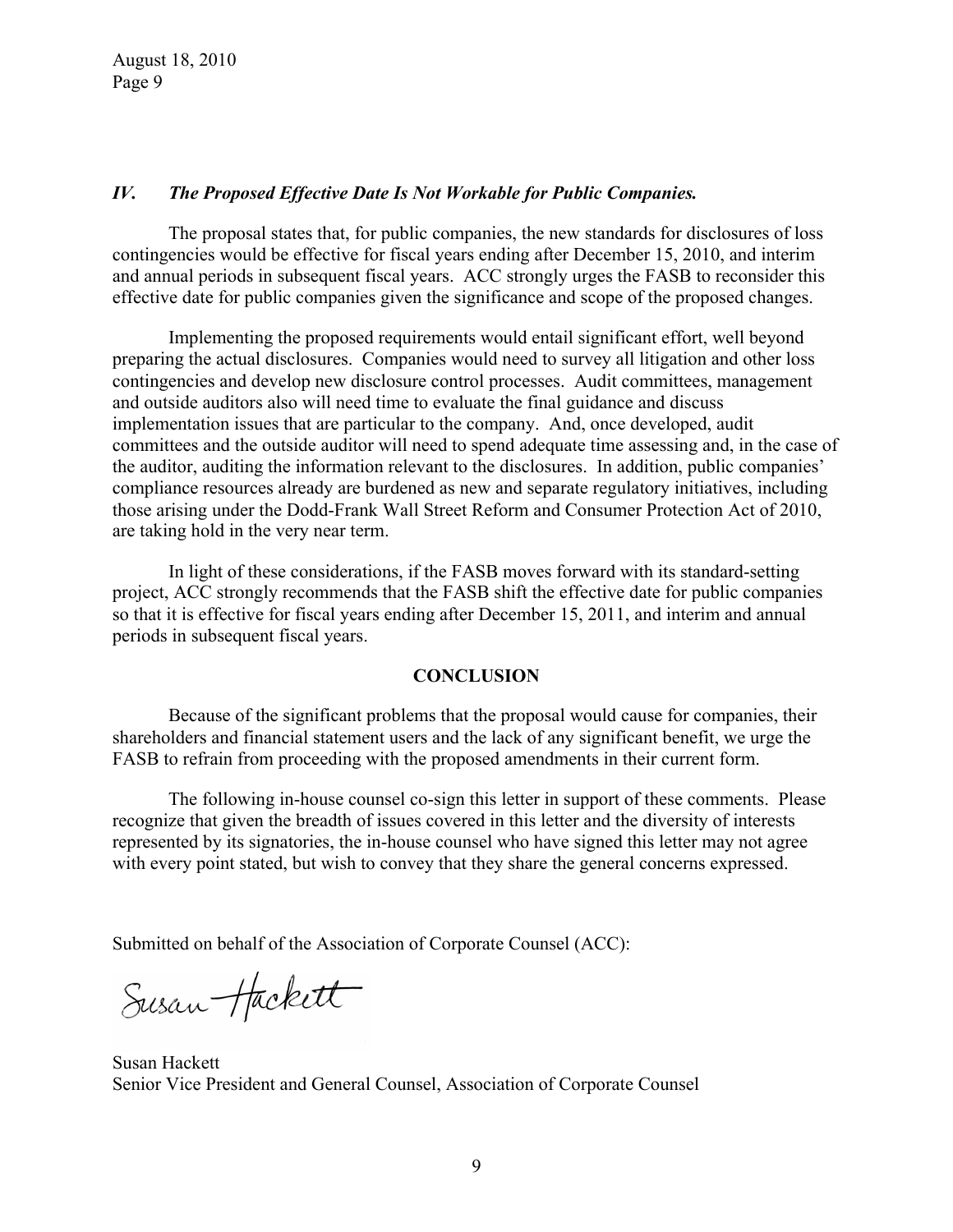2010 Chairman, Association of Corporate Counsel Patricia R. Hatler Executive Vice President, Chief Legal and Governance Officer Nationwide Mutual Insurance Company

2010 Vice-Chairman, Association of Corporate Counsel J. Alberto Gonzalez-Pita Executive Vice President & General Counsel HCP, Inc.

2010 Treasurer, Association of Corporate Counsel Jonathan J. Oviatt Chief Legal Officer & Corporate Secretary Mayo Clinic

2010 Secretary, Association of Corporate Counsel Michele Gatto Executive Vice President – Corporate Services & Chief Legal Officer National Life Group

2010 Chairman of the ACC Board Advocacy Committee Bradford Smith Senior Vice President & General Counsel Microsoft Corporation

The following signatories are listed in alphabetical order by company name:

Julie Sweet General Counsel and Chief Compliance Officer Accenture

Paul R. Shlanta Executive Vice President and General Counsel AGL Resources Inc.

Michele Coleman Mayes Senior Vice President and General Counsel The Allstate Corporation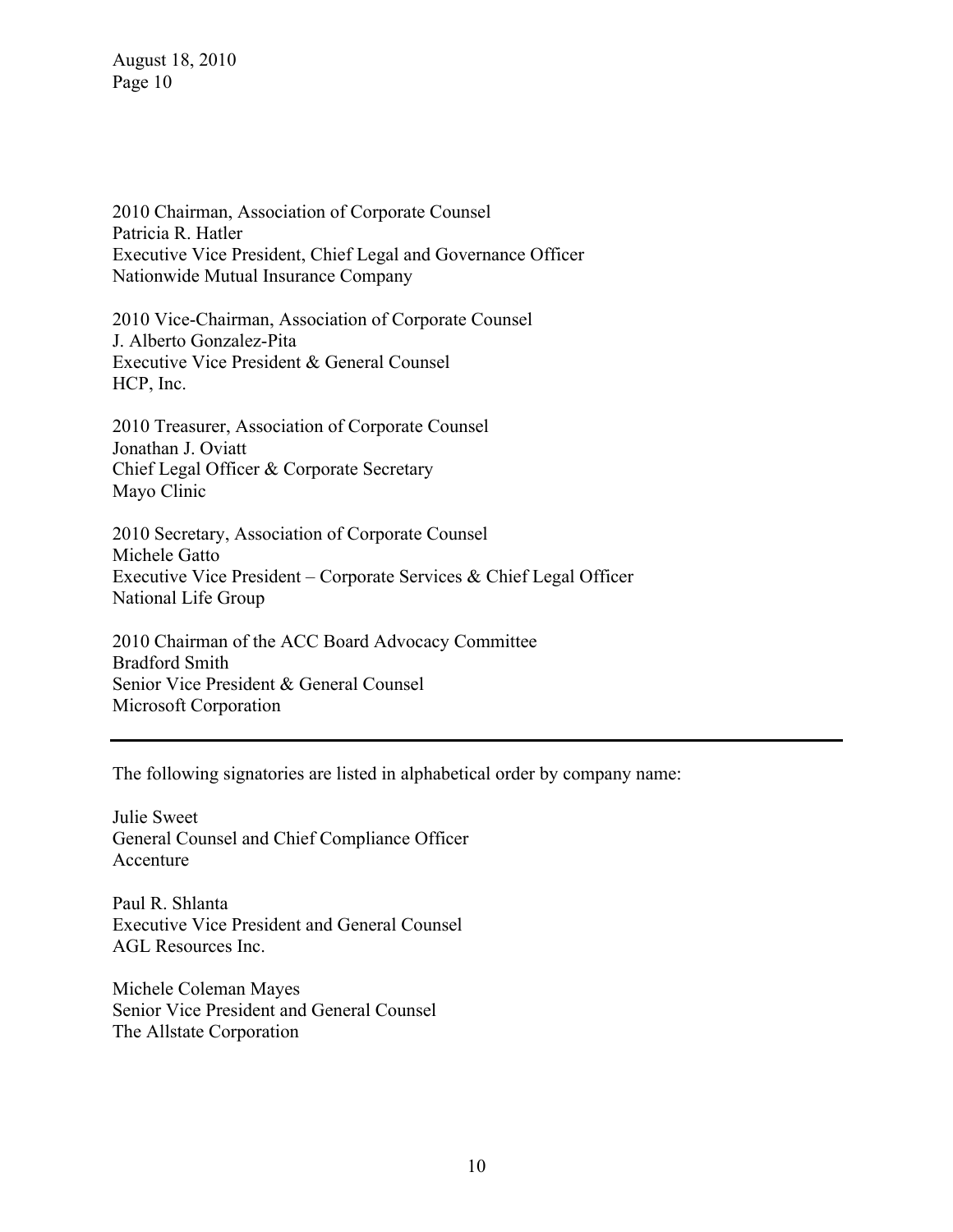Kevin Connor Senior Vice President, General Counsel & Secretary AMC Entertainment, Inc.

Sabine Chalmers Chief Legal & Communications Officer Anheuser-Busch InBev

Edwin L. Herbert Vice President - General Counsel Asset Acceptance

Bart Schwartz Executive Vice President, Chief Legal Officer and Secretary Assurant, Inc.

Wayne Watts Sr. Executive Vice President and General Counsel AT&T Inc.

Louis P. Gregory Senior Vice President & General Counsel Atmos Energy Corporation

Richard T. White Senior VP, Secretary & General Counsel The Auto Club Group (AAA)

Brian E. Bomstein, Esq. General Counsel and Senior Vice President Bayview Asset Management, LLC

David Nation Senior Vice President and General Counsel Bentley Systems, Incorporated

Simon A. Fish Executive Vice-President & General Counsel BMO Financial Group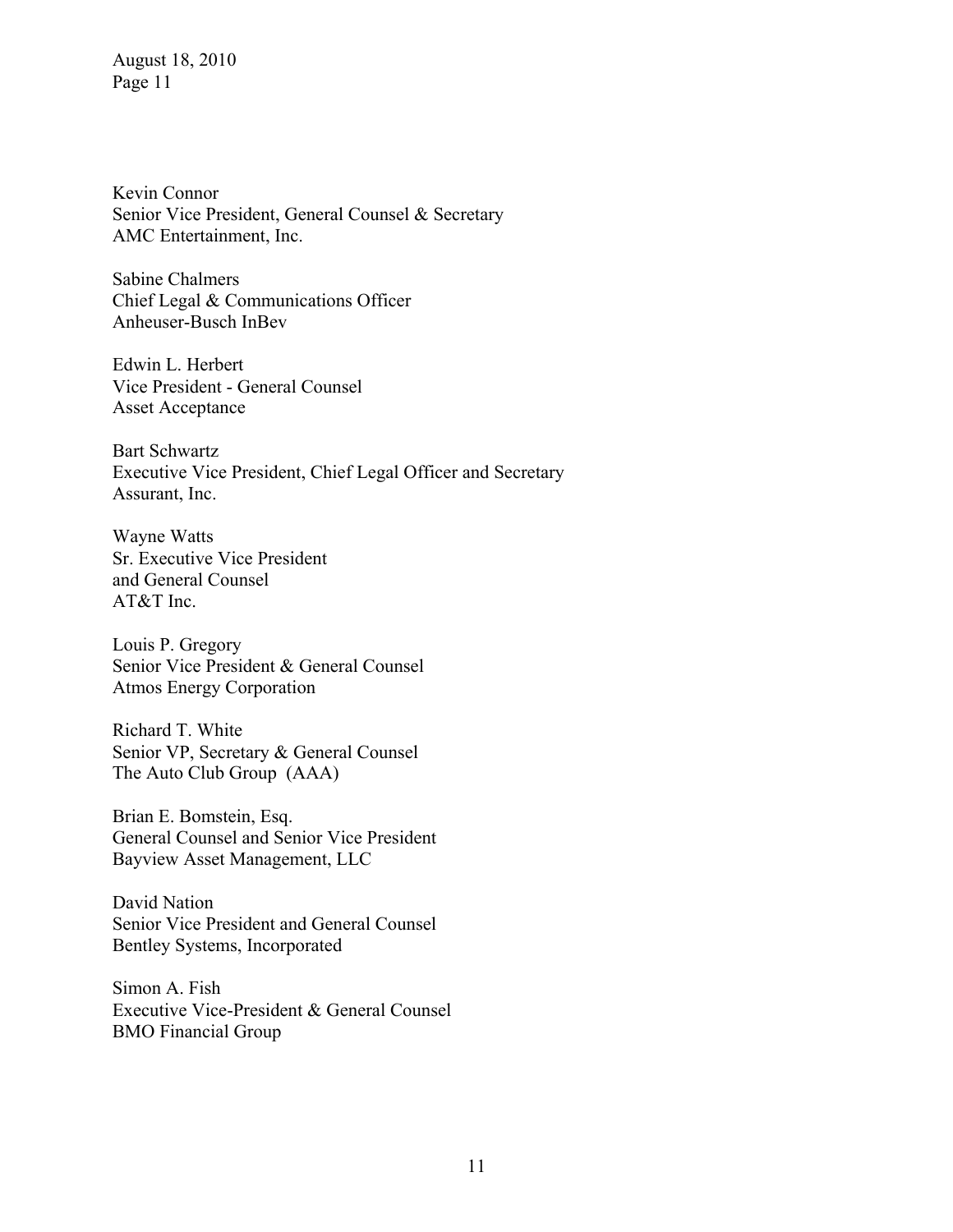Mary L. Garceau Vice President, General Counsel and Corporate Secretary Bob Evans Farms, Inc.

Sandra Leung General Counsel and Corporate Secretary Bristol-Myers Squibb Company

Arthur Chong Executive Vice President, General Counsel & Secretary Broadcom Corporation

Matthew E. Hamel Executive Vice President, General Counsel and Secretary Brown-Forman Corporation

Jonathan P. Biller General Counsel & Secretary Bunge Limited

Eric M. Margolin, Senior Vice President, General Counsel and Secretary CarMax, Inc.

James B. Buda Vice President, Chief Legal Officer and Secretary Caterpillar Inc.

Michael W. Gleespen General Counsel and Corporate Secretary CBIZ, Inc.

Carol Ann Petren Executive Vice President & General Counsel CIGNA Corporation

Mark Chandler Senior Vice President, General Counsel and Secretary Cisco Systems, Inc.

Laura Stein Senior Vice President - General Counsel The Clorox Company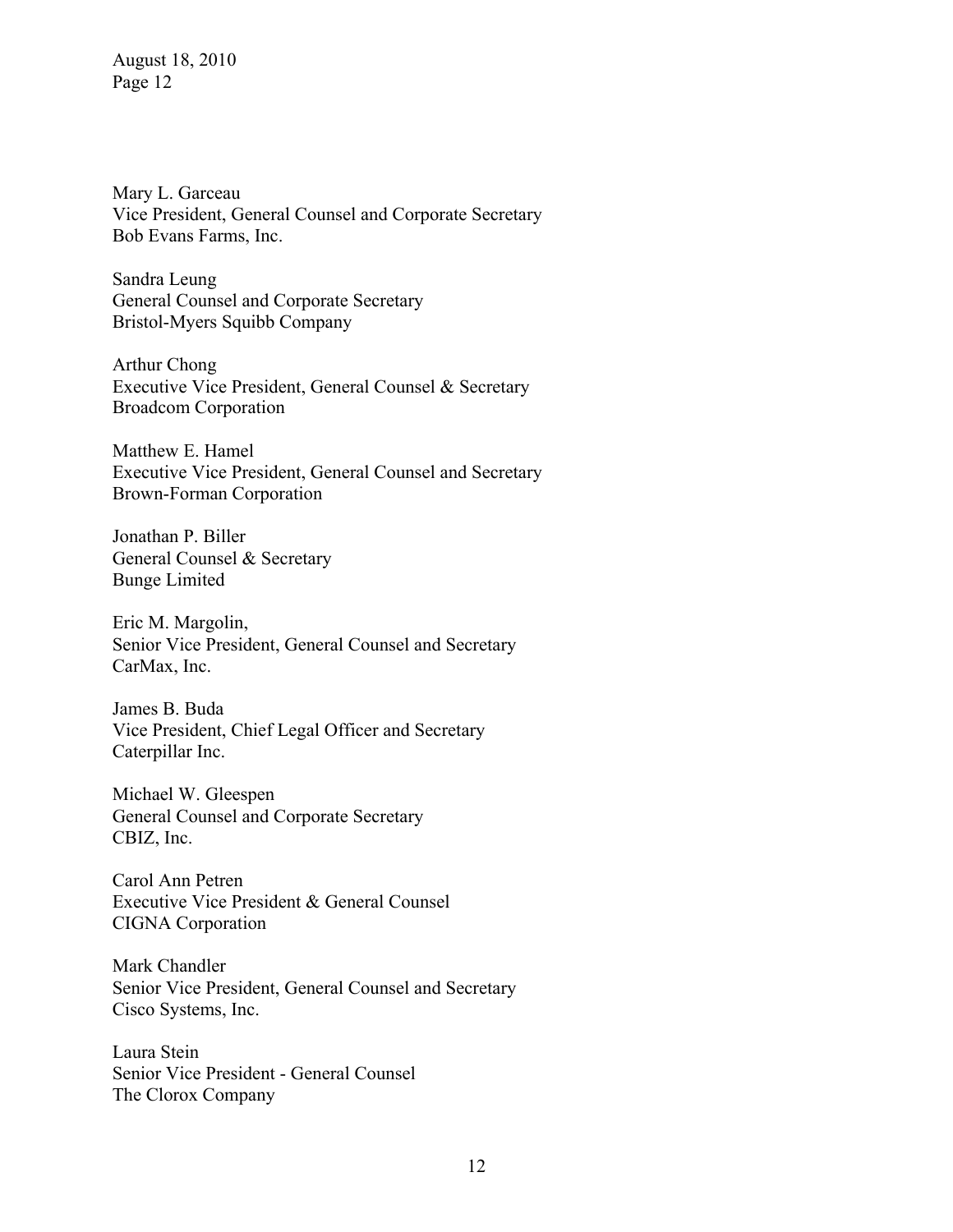John R. Parker, Jr. Senior Vice President and General Counsel Coca-Cola Enterprises Inc.

Rachel A. Seifert Executive Vice President, Secretary and General Counsel Community Health Systems, Inc.

Jennifer W. Pileggi Executive Vice President, General Counsel & Secretary Con-way Inc.

William L. Deckelman, Jr. Vice President and General Counsel CSC

Marya M. Rose Vice President -- General Counsel and Corporate Secretary Cummins Inc.

Paula J. Shives Senior Vice President, General Counsel and Secretary Darden Restaurants, Inc.

James Potter General Counsel & Secretary Del Monte Foods Company

Bob Klein Senior Vice President, Corporate & Legal Affairs Direct Supply

James F. Stutts Senior Vice President & General Counsel Dominion Resources Services, Inc.

Joseph W. Schmidt Vice President, General Counsel & Secretary Dover Corporation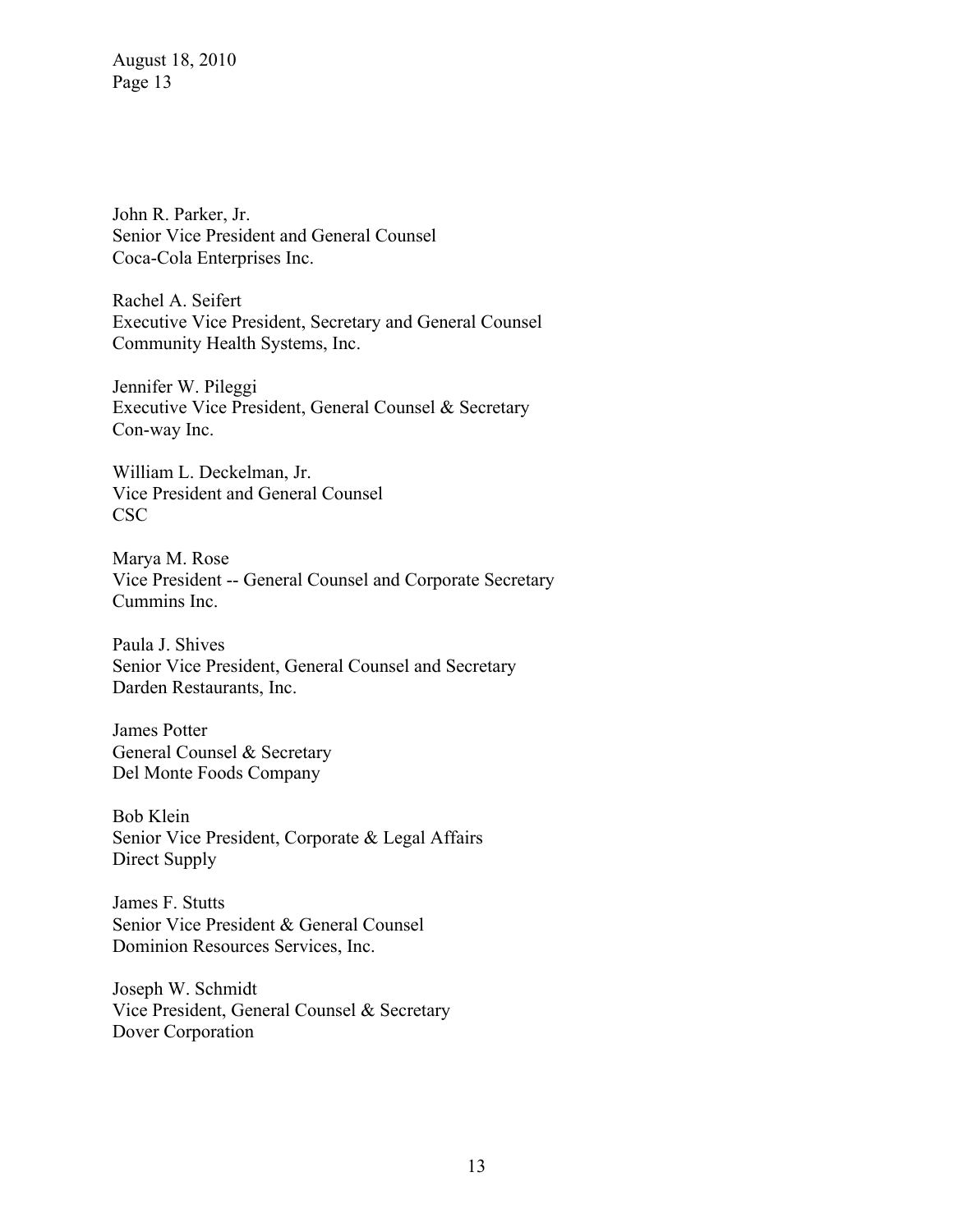Glenn C. Schroeder Senior Vice President & General Counsel Educational Testing Service

David R. Money Executive Vice President and General Counsel First Data Corporation

Carrie L. Schiff Senior Vice President, General Counsel Flextronics International Ltd.

Andrea E. Utecht Vice President, General Counsel and Secretary FMC Corporation

Jeffrey W. Carr Vice President, General Counsel & Secretary FMC Technologies, Inc.

Michelle Banks Senior Vice President, General Counsel, and Corporate Secretary Gap Inc.

Roderick A. Palmore Executive Vice President and General Counsel General Mills, Inc.

Christian V. Kuhlen Vice President, General Counsel and Corporate Secretary Genoptix Medical Laboratory

Brett Pletcher General Counsel Gilead Sciences

Russell Robicheaux Chief Administrative Officer and General Counsel Global Industries, Ltd.

John E. Page Vice President, General Counsel & Corp. Secretary Golden State Foods Corp.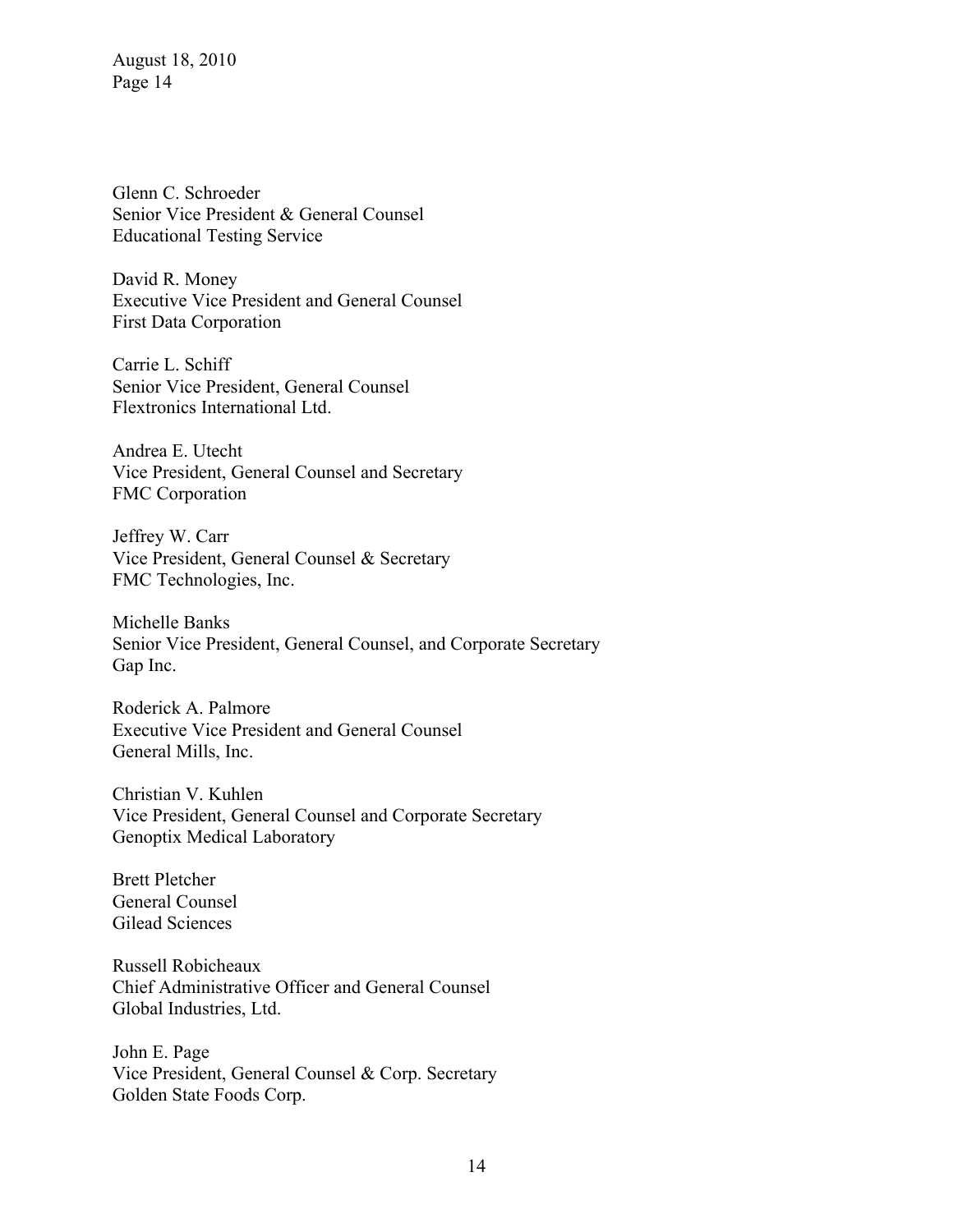Kent Walker Vice President & General Counsel Google Inc.

Arthur H. Miller Executive Vice President & General Counsel GSI Commerce, Inc.

David B. Jaffe General Counsel and Secretary Guardian Industries Corp.

Mark E. Harrington General Counsel & Corporate Secretary Guidance Software, Inc.

Kent B. Magill Executive Vice President, General Counsel and Corporate Secretary Hostess Brands, Inc.

Jonathan Block Vice President & General Counsel Hot Topic, Inc.

Debra L. Perkins Executive Vice President & General Counsel Independent Insurance Agents & Brokers of America, Inc.

Larry C. Boyd Executive Vice President, Secretary & General Counsel Ingram Micro Inc.

A. Douglas Melamed Senior Vice President & General Counsel Intel Corporation

William C. Markley, III Senior Vice President & General Counsel Jacobs Engineering Group Inc.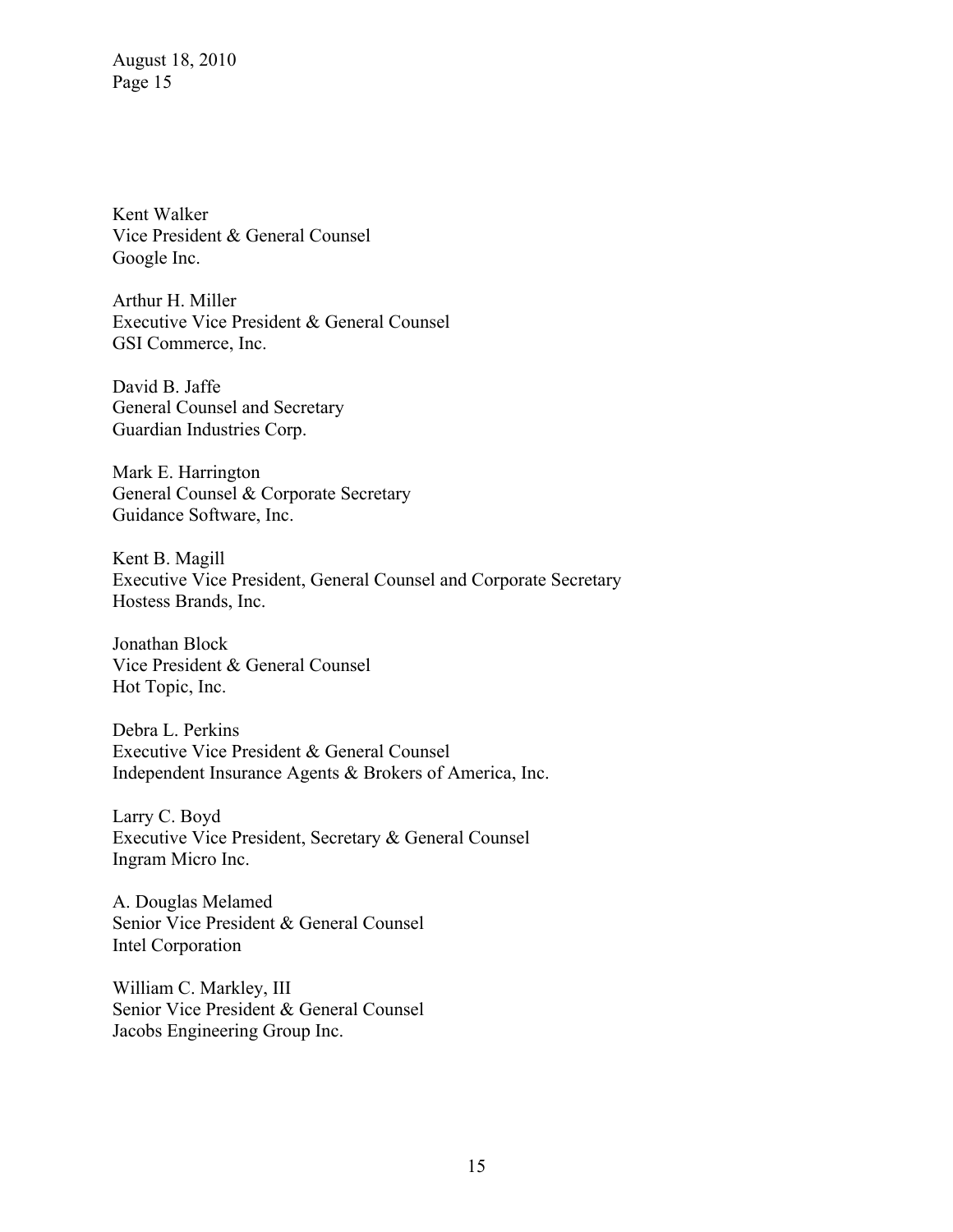Janet Dhillon Executive Vice President, General Counsel and Secretary J.C. Penney Company, Inc.

Russell C. Deyo Vice President, General Counsel Johnson & Johnson

Edward A. Ryan Executive Vice President & General Counsel Marriott International, Inc.

Paul K Sandness General Counsel and Secretary MDU Resources Group, Inc.

D. Cameron Findlay Senior Vice President, General Counsel & Secretary Medtronic, Inc.

Bradley D. Kohn Senior Vice President and General Counsel MEMC Electronic Materials, Inc.

David F. Snively Senior Vice President, Secretary and General Counsel Monsanto Company

Russ Dempsey Vice President & Chief Legal Officer National Investment Managers Inc.

Lee Cheng General Counsel Newegg Inc.

Carrie J. Hightman Executive Vice President and Chief Legal Officer NiSource Inc.

Raymond J. Manista General Counsel & Secretary Northwestern Mutual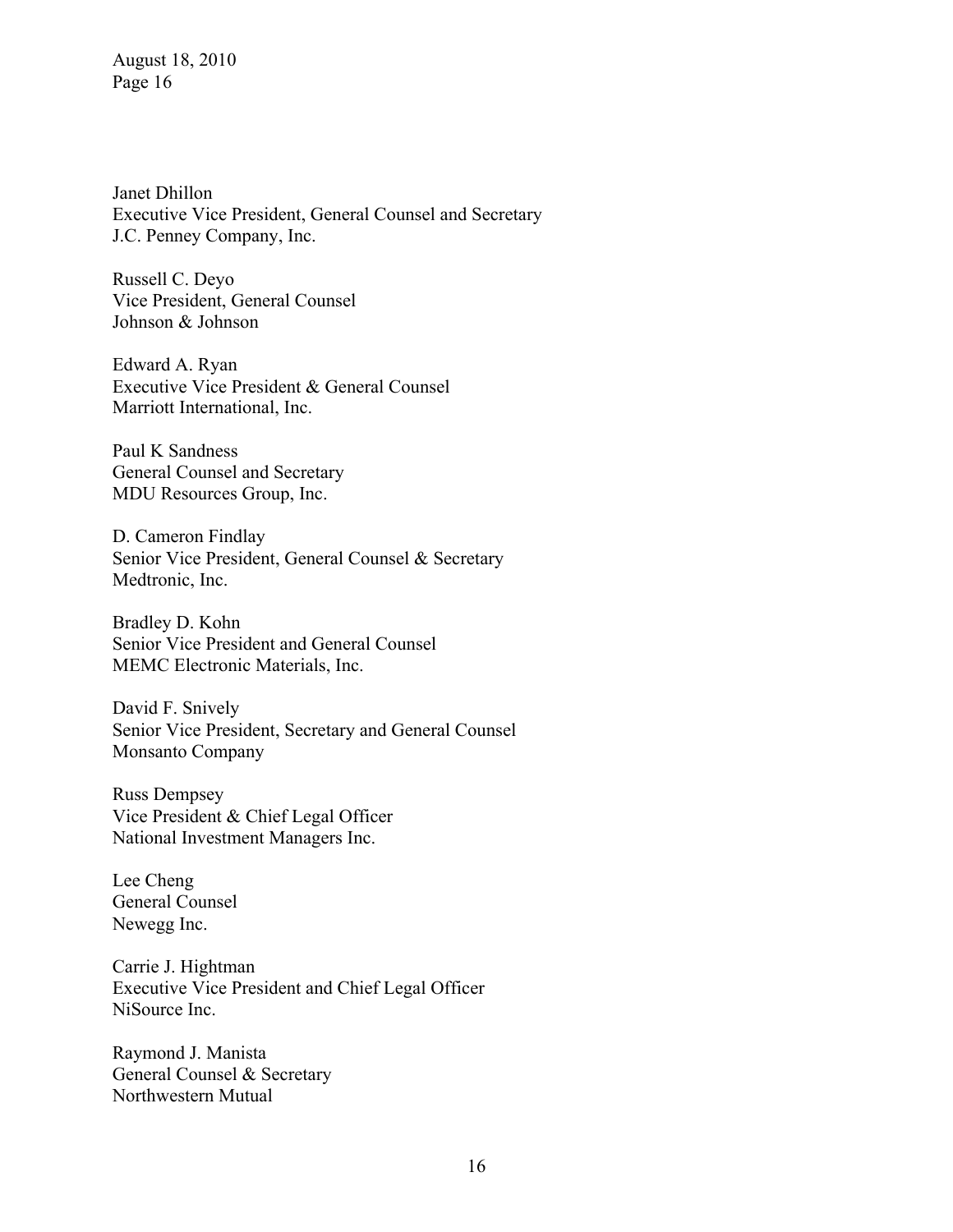Elisa D. Garcia C. Executive Vice President & General Counsel Office Depot, Inc.

Dorian Daley Senior Vice President, General Counsel and Secretary Oracle Corporation

Bryan J. Blankfield Executive Vice President, General Counsel and Secretary Oshkosh Corporation

Robert S Marin Vice President & General Counsel Panasonic Corporation of North America

Alexander C. Schoch Executive Vice President, Chief Legal Officer and Secretary Peabody Energy Corporation

Thomas G. Dagger SVP, General Counsel & Corp. Secy. Phibro Animal Health Corporation

Karen E. Shaff Executive Vice President and General Counsel Principal Financial Group, Inc.

Margaret M. Foran Chief Governance Officer, Vice President and Corporate Secretary Prudential Insurance Company of America

Kevin P. Delaney Senior Vice President - General Counsel & Secretary Quanex Building Products Corporation, NYSE "NX"

David P. Poole Senior Vice President – General Counsel & Corporate Secretary Range Resources Corporation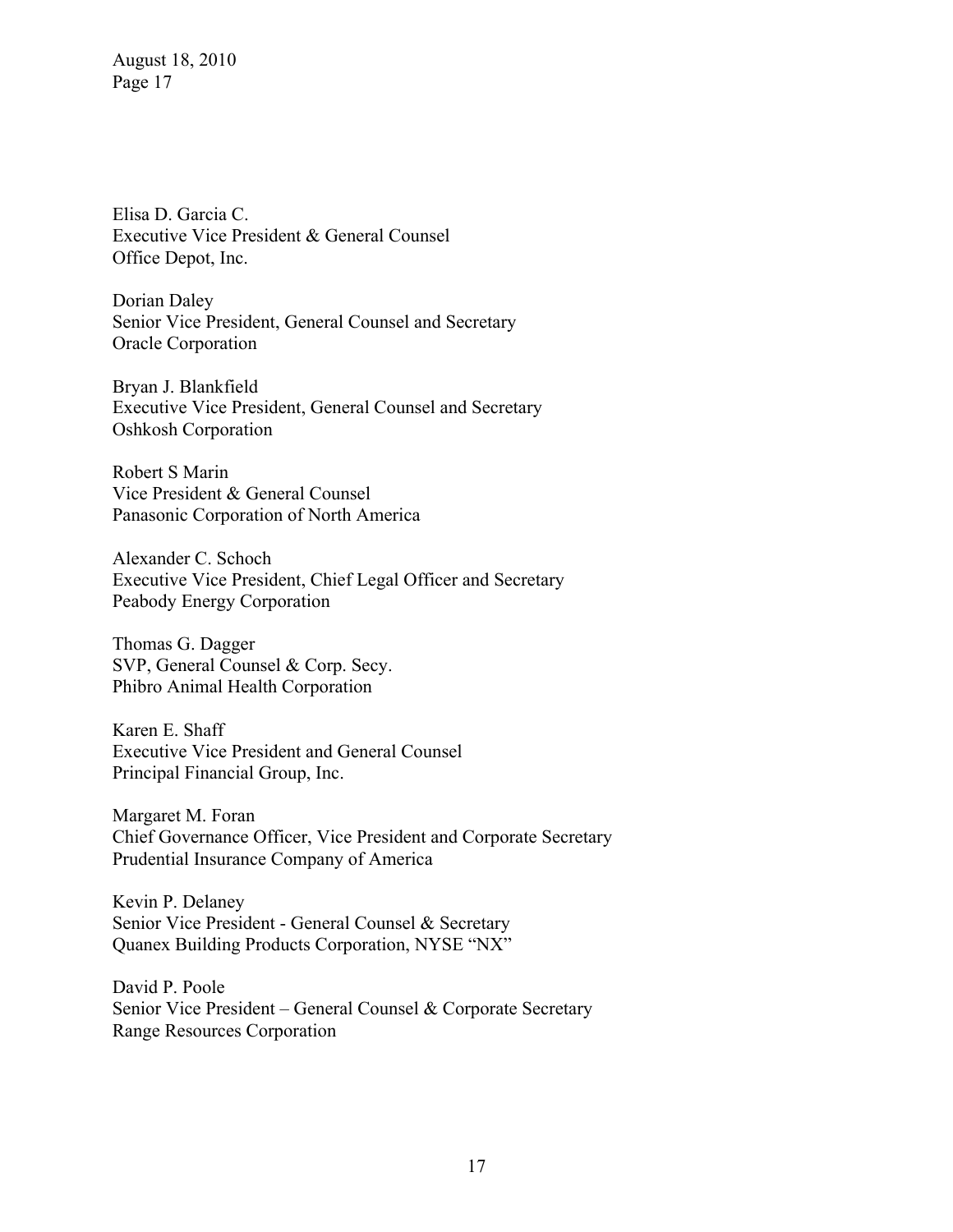Alexander G. Simpson Vice President & General Counsel Reis, Inc.

David Allgood Executive Vice President & General Counsel Royal Bank of Canada

Edward W. Moore Vice President, General Counsel & Secretary RPM International Inc.

Michael A. Brizel Executive Vice President & General Counsel Saks Incorporated

Eric D. Reicin Senior Vice President and Deputy General Counsel Sallie Mae, Inc.

Michael R. Tyler Executive Vice President, General Counsel & Secretary Sanmina-SCI Corporation

Vincent M. Gonzales Senior Environmental Counsel Sempra Energy

Thomas Lawrence Campbell Vice-President and Deputy General Counsel The ServiceMaster Company

Peter G. Vandenhouten Senior Vice President and General Counsel ShopKo Stores Operating Co., LLC

James M. Barkley, Esq. General Counsel Simon Property Group

Irwin M. Shur Vice President, General Counsel & Secretary Snap-on Incorporated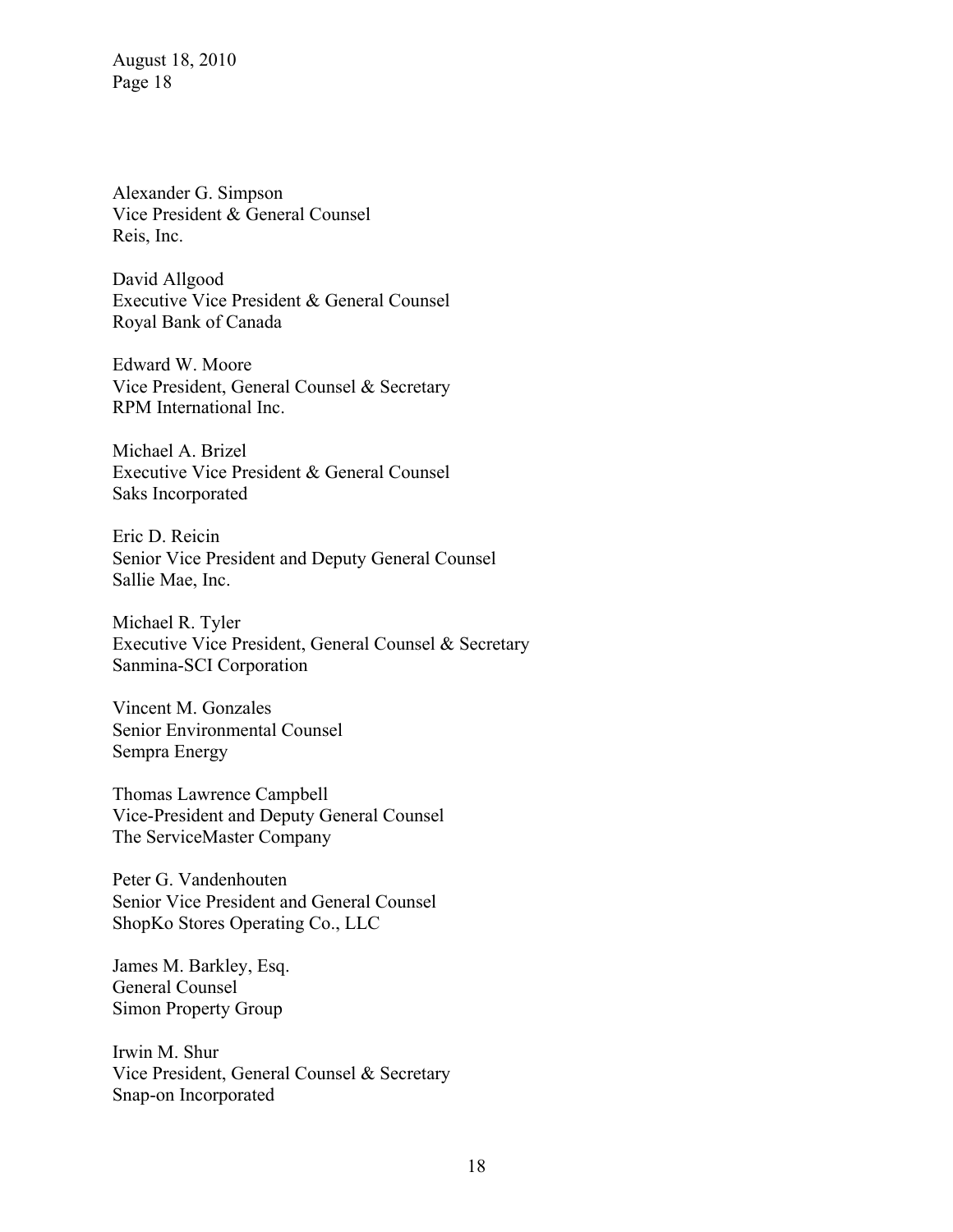Stephen K. Coss Senior Vice President and General Counsel Sonic Automotive, Inc.

Scott M. Davis Senior Vice President & General Counsel Sun Life Financial U.S.

Michael A. Dillon Former Executive Vice President, General Counsel & Corporate Secretary Sun Microsystems, Inc.

Raymond D. Fortin Executive Vice President and General Counsel SunTrust Banks, Inc.

Simon Y. Leung Senior Vice President, General Counsel and Corporate Secretary SYNNEX Corporation

Chris B. Heaphy Senior Vice President, General Counsel & Secretary The Taubman Company LLC

Christopher A. Montague Executive Vice President & General Counsel TD Bank Financial Group

Dyann L. Kostello Vice-President and General Counsel Techtronic Industries Co. Ltd.

Eric I. Cohen Senior Vice President, Secretary and General Counsel Terex Corporation

Danette Wineberg Vice President, General Counsel and Secretary The Timberland Company